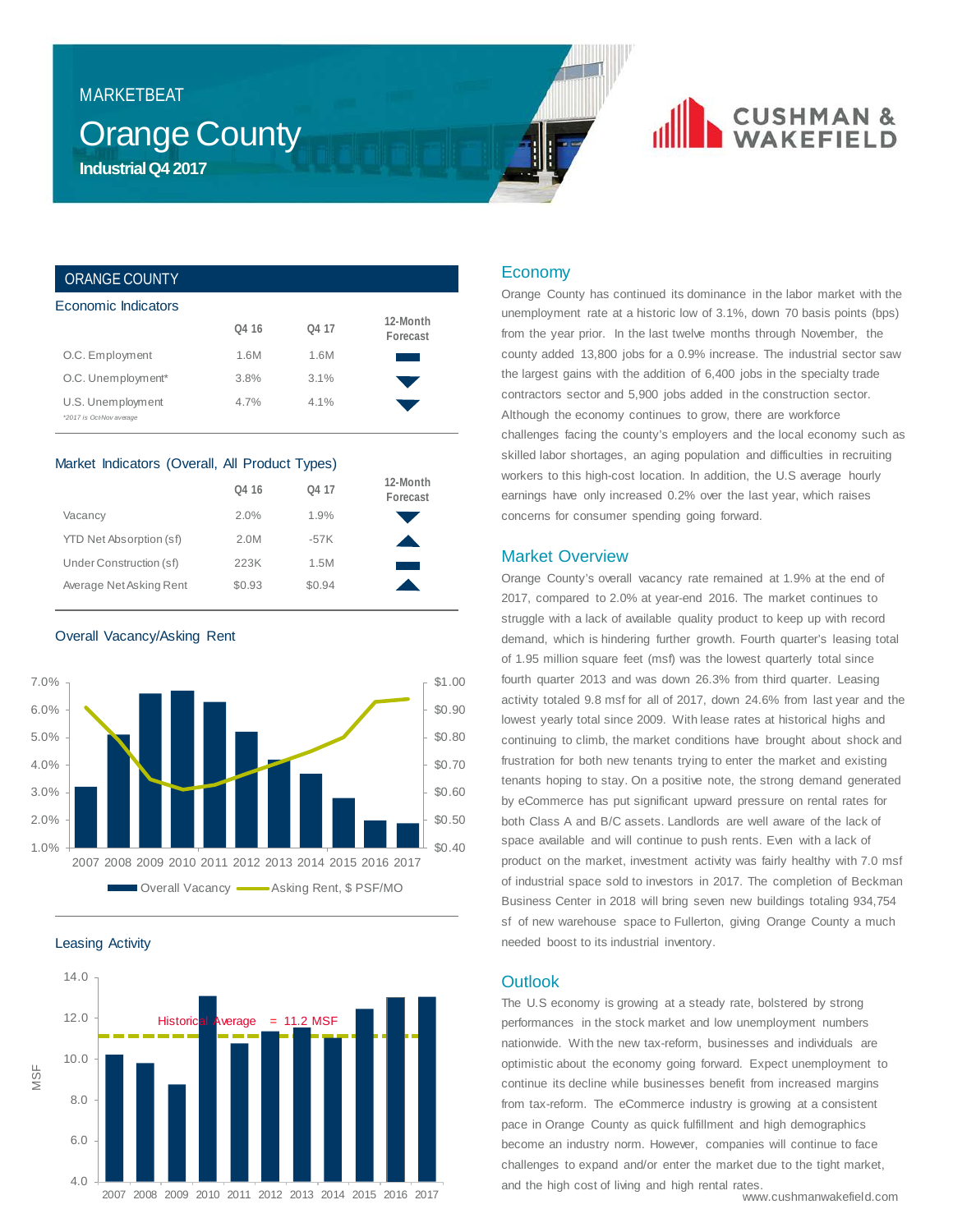### MARKETBEAT

## Orange County

**Industrial Q4 2017**

# **IN CUSHMAN &**

| <b>SUBMARKET</b>              | <b>TOTAL</b><br><b>BLDGS</b> | <b>INVENTORY</b><br>(SF) | <b>YTD</b><br><b>LEASING</b><br><b>ACTIVITY</b><br>(SF) | <b>YTD USER</b><br><b>SALES</b><br><b>ACTIVITY</b><br>(SF) | OVERALL<br>VACANCY<br><b>RATE</b><br>$(\%)$ | YTD NETOVERALL UNDER<br><b>ABSORPTION</b><br>(SF) | <b>CNSTR</b><br>(SF) | <b>YTD</b><br><b>CONSTRUCTION</b><br><b>COMPLETIONS</b><br>(SF) | AVG.<br>(MF) | OVERALL OVERALL<br>AVG.<br>(OS) | <b>OVERALL</b><br>WEIGHTED WEIGHTED WEIGHTED<br>AVG.<br>NETRENT NETRENT NETRENT<br>(W/D) |
|-------------------------------|------------------------------|--------------------------|---------------------------------------------------------|------------------------------------------------------------|---------------------------------------------|---------------------------------------------------|----------------------|-----------------------------------------------------------------|--------------|---------------------------------|------------------------------------------------------------------------------------------|
| Irvine Spectrum               | 514                          | 17,877,004               | 762,532                                                 | 363,437                                                    | 2.8%                                        | 203,451                                           | $\mathbf 0$          | $\overline{0}$                                                  | \$1.25       | \$1.34                          | \$0.72                                                                                   |
| Lake Forest/R.S.M./F. Ranch   | 469                          | 12,182,491               | 596,268                                                 | 250,698                                                    | 2.4%                                        | 268,564                                           | $\theta$             | $\mathbf{0}$                                                    | \$1.19       | \$1.12                          | \$0.96                                                                                   |
| Laguna Hills/Aliso Viejo      | 127                          | 3,810,210                | 84,733                                                  | $\mathbf 0$                                                | 0.9%                                        | $-11,991$                                         | $\theta$             | $\mathbf{0}$                                                    | \$1.20       | N/A                             | \$0.76                                                                                   |
| Laguna Niguel/Laguna<br>Beach | 28                           | 620,370                  | 792                                                     | $\mathbf 0$                                                | 0.3%                                        | $\bf 0$                                           | $\theta$             | $\mathbf 0$                                                     | N/A          | N/A                             | \$1.00                                                                                   |
| Mission Viejo                 | 45                           | 1,425,392                | 50,737                                                  | $\mathbf{0}$                                               | 0.8%                                        | 21,983                                            | $\theta$             | $\mathbf{0}$                                                    | \$1.50       | N/A                             | \$1.25                                                                                   |
| S.J. Capo/S. Clemente/D.P.    | 141                          | 3,956,534                | 234,523                                                 | 38,785                                                     | 0.5%                                        | 5,214                                             | $\theta$             | $\mathbf{0}$                                                    | \$1.21       | \$1.60                          | N/A                                                                                      |
| <b>South County</b>           | 1,324                        | 39,872,001               | 1,729,585                                               | 653,190                                                    | 2.2%                                        | 487,221                                           | $\pmb{0}$            | $\mathbf{0}$                                                    | \$1.20       | \$1.28                          | \$0.91                                                                                   |
| Fountain Valley               | 169                          | 5,080,632                | 84,152                                                  | 48,269                                                     | 0.0%                                        | 6,915                                             | $\mathbf 0$          | $\mathbb O$                                                     | N/A          | \$1.48                          | N/A                                                                                      |
| Tustin                        | 216                          | 8,991,497                | 382,079                                                 | 88,876                                                     | 3.4%                                        | 80,581                                            | $\theta$             | $\mathbf 0$                                                     | N/A          | \$0.98                          | \$0.97                                                                                   |
| Santa Ana                     | 1,039                        | 33,599,495               | 1,053,683                                               | 221,079                                                    | 3.2%                                        | $-386, 339$                                       | $\mathbf 0$          | $\mathbb O$                                                     | \$0.80       | N/A                             | \$0.78                                                                                   |
| Costa Mesa                    | 368                          | 11,843,543               | 382,393                                                 | $\mathbf 0$                                                | 0.8%                                        | $-22,437$                                         | $\theta$             | $\left( \right)$                                                | \$1.18       | N/A                             | \$0.97                                                                                   |
| Newport Beach                 | 48                           | 1,140,564                | 14,794                                                  | $\mathbf 0$                                                | 0.0%                                        | $\bf 0$                                           | $\theta$             | $\theta$                                                        | N/A          | N/A                             | N/A                                                                                      |
| Invine                        | 649                          | 24,433,102               | 530,345                                                 | 75,856                                                     | 5.5%                                        | $-675,941$                                        | $\theta$             | 51,450                                                          | \$0.84       | \$1.80                          | \$0.86                                                                                   |
| <b>Greater Airport Area</b>   | 2,489                        | 85,088,833               | 2,447,446                                               | 434,080                                                    | 3.3%                                        | $-997,221$                                        | $\bf{0}$             | 51,450                                                          | \$0.84       | \$1.15                          | \$0.83                                                                                   |
| Seal Beach                    | 11                           | 906,612                  | 88,507                                                  | $\mathbf 0$                                                | 0.0%                                        | $\bf 0$                                           | $\mathbf 0$          | $\theta$                                                        | N/A          | N/A                             | N/A                                                                                      |
| Westminster                   | 85                           | 2,533,365                | 10,668                                                  | $\mathbf 0$                                                | 0.0%                                        | 1,740                                             | $\theta$             | $\theta$                                                        | N/A          | N/A                             | N/A                                                                                      |
| Huntington Beach              | 496                          | 13,506,713               | 472,965                                                 | $\mathbb O$                                                | 2.8%                                        | $-263,986$                                        | $\mathbf 0$          | 41,666                                                          | \$0.85       | \$0.93                          | \$0.80                                                                                   |
| Garden Grove                  | 309                          | 12,098,355               | 408,721                                                 | 103,062                                                    | 1.5%                                        | $-106,635$                                        | $\overline{0}$       | $\mathbf{0}$                                                    | \$1.04       | N/A                             | \$0.78                                                                                   |
| Los Alamitos/Stanton          | 148                          | 4,075,193                | 53,068                                                  | 18,900                                                     | 0.1%                                        | $-500$                                            | $\theta$             | $\theta$                                                        | N/A          | \$0.91                          | N/A                                                                                      |
| <b>Cypress</b>                | 107                          | 6,336,030                | 631,944                                                 | 36,216                                                     | 2.1%                                        | $-41,831$                                         | $\theta$             | $\theta$                                                        | N/A          | \$1.00                          | N/A                                                                                      |
| La Palma                      | 20                           | 1,990,009                | 131,000                                                 | $\mathbf 0$                                                | 1.1%                                        | $\bf 0$                                           | $\theta$             | $\mathbf 0$                                                     | N/A          | N/A                             | N/A                                                                                      |
| <b>West County</b>            | 1,176                        | 41,446,277               | 1,796,873                                               | 158,178                                                    | 1.7%                                        | $-411,212$                                        | $\pmb{0}$            | 41,666                                                          | \$0.93       | \$0.99                          | \$0.78                                                                                   |
| Anaheim                       | 1,468                        | 51,374,918               | 1,286,068                                               | 557,141                                                    | 0.5%                                        | 224,067                                           | 585,904              | $\mathbf 0$                                                     | \$0.83       | \$1.10                          | \$1.25                                                                                   |
| Orange                        | 501                          | 13,969,263               | 249,349                                                 | 47,099                                                     | 1.3%                                        | $-89,075$                                         | $\mathbf 0$          | $\mathbf 0$                                                     | \$0.73       | \$1.85                          | N/A                                                                                      |
| Fullerton                     | 339                          | 18,867,535               | 775,786                                                 | 189,659                                                    | 1.7%                                        | 242,321                                           | 934,754              | 181,069                                                         | N/A          | N/A                             | \$0.74                                                                                   |
| Brea/La Habra                 | 364                          | 13,732,552               | 751,859                                                 | 168,842                                                    | 1.6%                                        | 490,012                                           | $\mathbf{0}$         | $\theta$                                                        | \$0.93       | N/A                             | \$0.74                                                                                   |
| Placentia/Yorba Linda         | 240                          | 6,783,077                | 215,084                                                 | $\mathbb O$                                                | 0.8%                                        | 3,073                                             | $\mathbf{0}$         | $\theta$                                                        | \$1.04       | N/A                             | \$0.94                                                                                   |
| Buena Park                    | 179                          | 12,659,368               | 532,915                                                 | 164,486                                                    | 0.5%                                        | $-6,390$                                          | $\mathbf 0$          | $\mathbf 0$                                                     | N/A          | \$1.10                          | \$1.10                                                                                   |
| <b>North County</b>           | 3,092                        | 117,386,713              | 3,811,061                                               | 1,127,227                                                  | 0.9%                                        | 864,008                                           | 1,520,658            | 181,069                                                         | \$0.79       | \$1.17                          | \$0.87                                                                                   |
| <b>ORANGE COUNTY TOTALS</b>   | 8,081                        | 283,793,824              | 9,784,965                                               | 2,372,675                                                  | 1.9%                                        | $-57,204$                                         | 1,520,658            | 274,185                                                         | \$0.86       | \$1.19                          | \$0.85                                                                                   |

\*Rental rates reflect asking \$psf/month MF = Manufacturing OS = Office Service/Flex W/D = Warehouse/Distribution